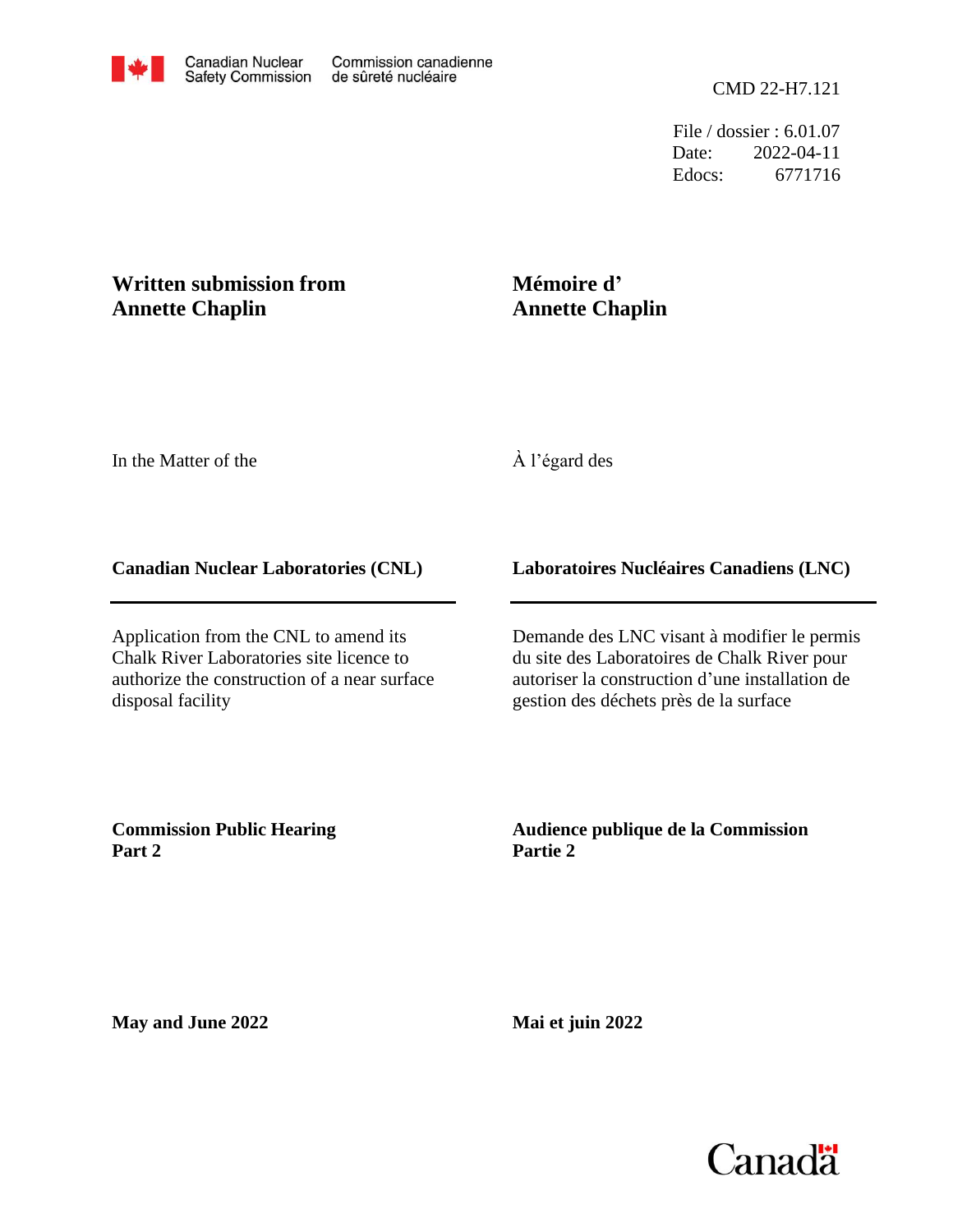Filed on April 11, 2022

#### **On behalf of CNL's license change to support construction of the NSDF as proposed.**

By approving the licensing of the NSDF, we have a chance to support the only energy source that can meet our environmental and energy needs for the future.

Nuclear energy has been around since at least the big bang. We have been harnessing this energy since we walked the face of this earth – in the form of sun and solar, geothermal hot springs, etc.

The nuclear industry – harnessing the energy of splitting atoms is new from the last century. Anything with the ability to produce vast amounts of energy can be dangerous. We have learned to deal with the danger. We understand the risks well enough to know that low amounts of radiation are harmless, and we are able to keep emissions at that harmless level.

Canada needs an energy source that is not dependent on wind speed or sunny days. It needs a green energy – batteries are not a green industry. Wind turbines use huge amounts of good farmland and have their environment costs in the form of noise, wildlife destruction, and waste. Solar panels are expensive to make, difficult to recycle, and again lead to much waste.

Both solar and wind need tons of batteries which come with their own brand of chemical dangers which leads to problems of waste disposal and pollution. Solar and wind energy are not green, and they do not produce enough power when most needed. Keep the solar and the wind for what it can be well used for – an auxiliary source of energy for everyone, and a great source for off grid homes and communities.

We need to get away from coal, gas, and oil. The dependency on these sources leads to many deaths due to pollution and war. There are 14,600 deaths in Canada per year according to Health Canada from air pollution from cars, and coal, gas and oil plants. The energy needs in Europe financed the invasion from Russia in the Ukraine and stifled the Western response to Russia. We are still buying their gas. The Iraq war was all about oil.

The dangers from a meltdown were greatly over estimated – the area around Chernobyl is a wildlife sanctuary, and there was no harm to people from the Three Mile Island accident, or from the Fukushima accident. The harm here was from the great stress due to fear due to the superstitions people have about the nuclear industry.

My children and grandchildren, this planet and all the good people on it need to learn the truth about nuclear – not fear mongering, superstition and propaganda which are very effective because of the lack of education about nuclear.

It is the only reliable energy source that can support electric cars without adding emissions to the environment (solar and wind cannot provide the energy needed for these vehicles).